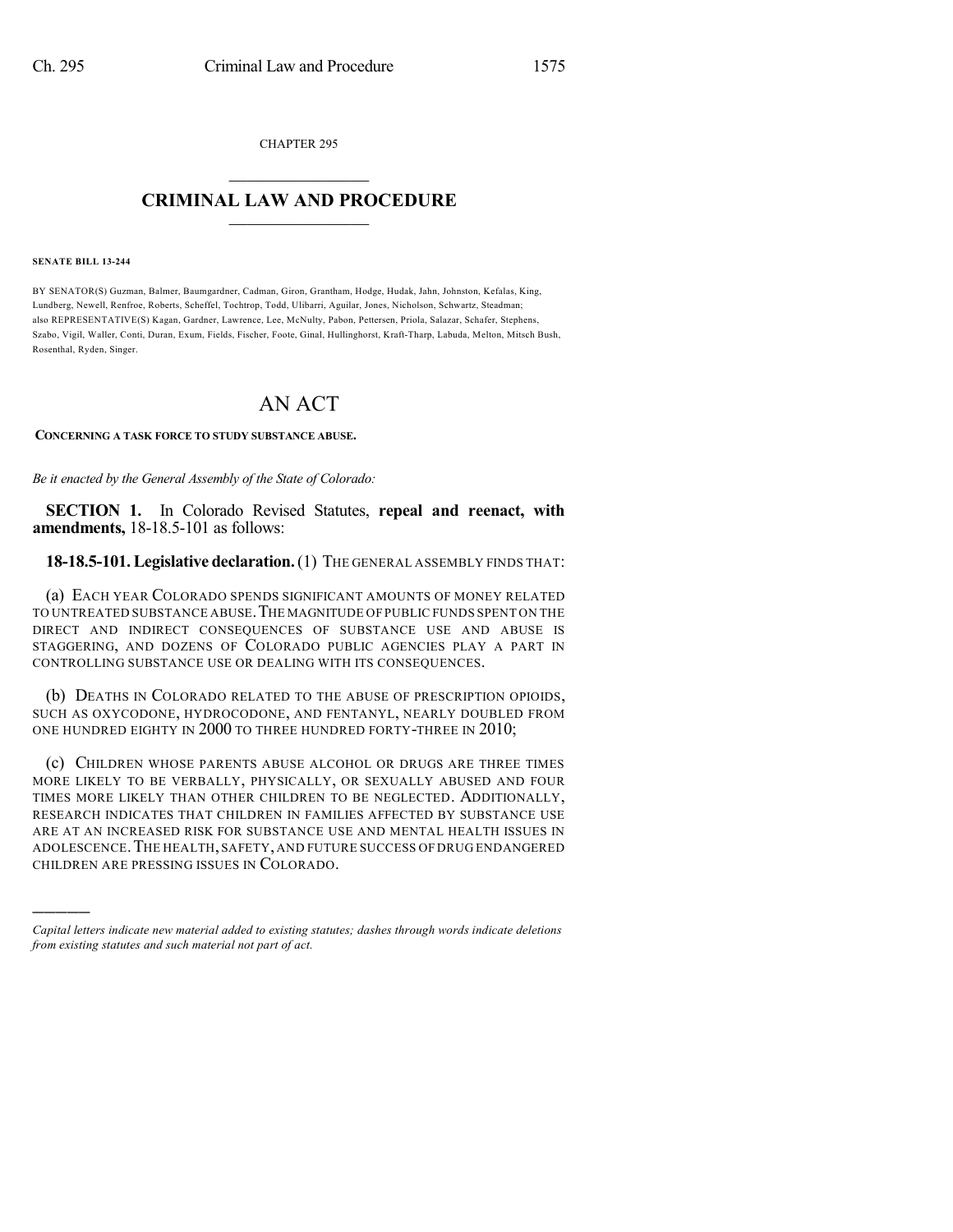(d) SUBSTANCE USE BY YOUTH IS DETRIMENTAL TO BRAIN MATURATION, IMPACTING BRAIN STRUCTURE, FUNCTIONING, AND NEUROCOGNITION;

(e) SUBSTANCE USE DURING PREGNANCY PLACES CHILDREN AT DIRECT RISK FOR COMPLICATIONS,INCLUDINGPREMATURE DELIVERY,ALTERED NEONATAL BEHAVIOR PATTERNS SUCH AS ABNORMAL REFLEXES AND EXTREME IRRITABILITY,CONGENITAL DEFORMITIES, LOW BIRTH WEIGHT, ATTENTION DEFICIT DISORDER, AND PRENATAL AND POSTNATAL NEGLECT, MANY OF WHICH CAUSE LIFELONG DEFECTS; AND

(f) EACH YEAR COLORADO SPENDS SIGNIFICANT MONEYS RELATED TO UNTREATED SUBSTANCE ABUSE.

(2) THE GENERAL ASSEMBLY FURTHER FINDS THAT SUBSTANCE ABUSE,INCLUDING THATRELATED TO ILLICIT DRUGS,PRESCRIPTION DRUGS,UNDERAGE MARIJUANA USE, AND METHAMPHETAMINE LABS AND ABUSE, HARMS CITIZENS OF COLORADO. RESPONSES TO SUBSTANCE ABUSE SHOULD BE SUPPORTED IN THE CRIMINAL JUSTICE SYSTEM, THE PUBLIC HEALTH SYSTEM, MENTAL HEALTH SERVICES, SOCIAL SERVICES, CHILD WELFARE AND YOUTH SERVICES, COMMUNITY TASK FORCES, AND WITH TREATMENT FOR PARENTS WHO ABUSE DRUGS AND PREVENTION AND TREATMENT FOR CHILDREN AFFECTED BY SUBSTANCE ABUSE AND NONFEDERALLY REGULATED PHARMACEUTICAL DRUG PRODUCTION AND DISTRIBUTION, AND OTHER SYSTEMS AFFECTED BY SUBSTANCE ABUSE.

(3) THE GENERAL ASSEMBLY, THEREFORE, DETERMINES AND DECLARES THAT IT IS NECESSARY TO CHANGE THE STATE METHAMPHETAMINE TASK FORCE INTO A SUBSTANCE ABUSE TREND AND RESPONSE TASK FORCE TO:

(a) EXAMINE DRUG TRENDS AND THE MOST EFFECTIVE MODELS AND PRACTICES FOR:

(I) THE PREVENTION OF AND INTERVENTION INTO SUBSTANCE ABUSE;

(II) THE PREVENTION OF UNINTENDED HARMFUL EXPOSURES DUE TO NONFEDERAL-DRUG-ADMINISTRATION-REGULATED PHARMACEUTICAL DRUG PRODUCTION AND DISTRIBUTION;

(III) THE PREVENTION OF POTENTIAL NEGATIVE PUBLIC HEALTH IMPACTS DUE TO IMPROPER DISPENSING, MANAGEMENT, AND DISPOSAL OF DRUGS; AND

(IV) THE TREATMENT OF CHILDREN AND ADULTS AFFECTED BY DRUG ADDICTION;

(b) FORMULATE A RESPONSE TO CURRENT AND EMERGING SUBSTANCE ABUSE PROBLEMS FROM THE CRIMINAL JUSTICE, PREVENTION, AND TREATMENT SECTORS; AND

(c) MAKE RECOMMENDATIONS TO THE GENERAL ASSEMBLY FOR THE DEVELOPMENT OF STATEWIDE STRATEGIES AND LEGISLATIVE PROPOSALS RELATED TO THESE ISSUES.THE RECOMMENDATIONS MADE TO THE GENERAL ASSEMBLY SHALL BE MADE IN COORDINATION WITH THE TASK FORCE AND THE DEPARTMENT OF HUMAN SERVICES, THE AGENCY RESPONSIBLE FOR THE ADMINISTRATION OF BEHAVIORAL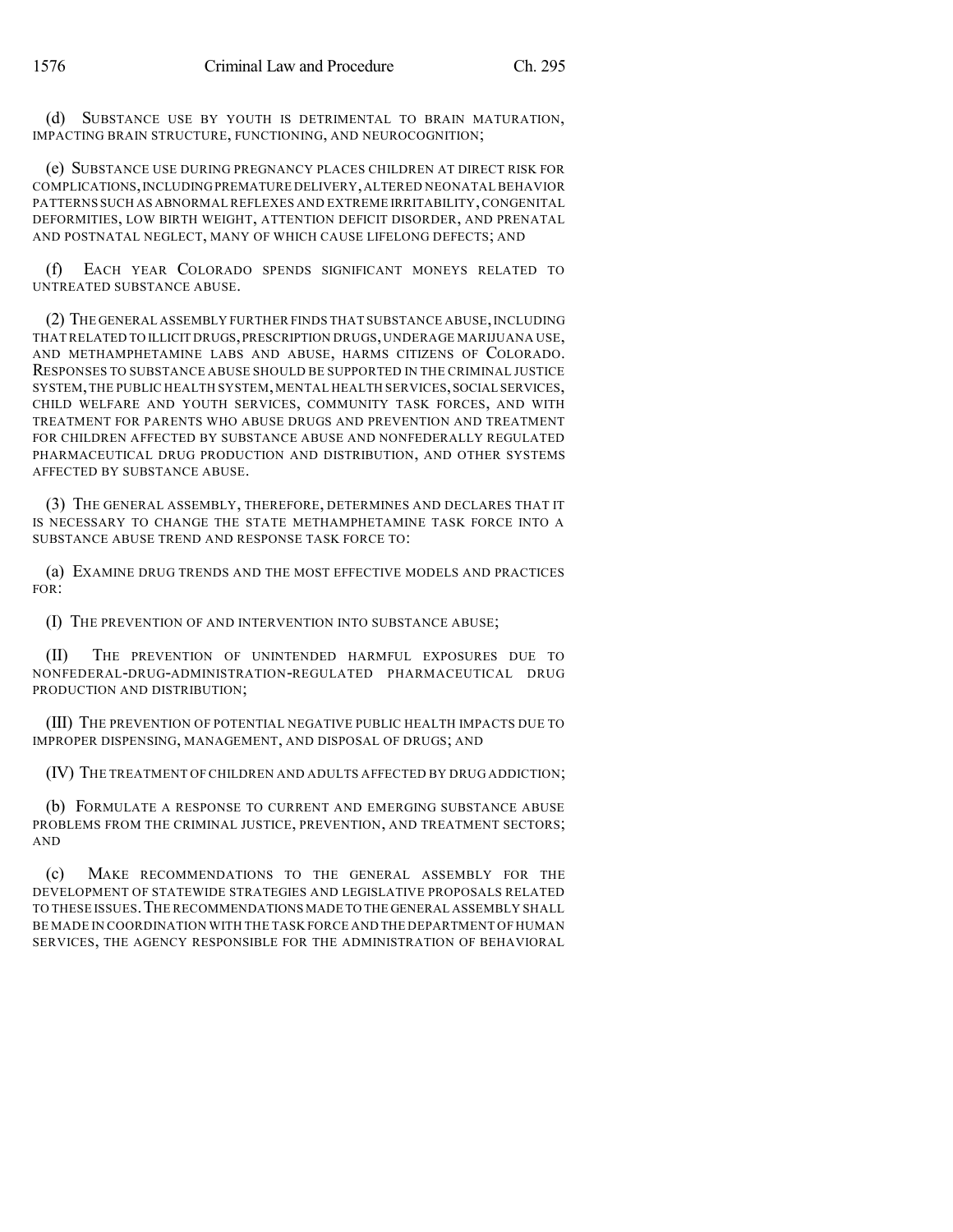HEALTH PROGRAMS AND SERVICES.

**SECTION 2.** In Colorado Revised Statutes, 18-18.5-102, **amend** (1) as follows:

**18-18.5-102. Definitions.** As used in this article, unless the context otherwise requires:

(1) "Task force" means the state methamphetamine SUBSTANCE ABUSE TREND AND RESPONSE task force established pursuant to section 18-18.5-103.

**SECTION 3.** In Colorado Revised Statutes, 18-18.5-103, **amend** (1), (2) (a) (II),  $(2)$  (a) (III), (2) (b), (2) (c), (4), (6) (a), and (6) (d) introductory portion as follows:

**18-18.5-103. State substance abuse trend and response task force - creation - membership - duties.** (1) There is hereby created the state methamphetamine SUBSTANCE ABUSE TREND AND RESPONSE task force.

(2) The task force shall consist of the following members:

(a)  $(II)$  An expert in the field of methamphetamine SUBSTANCE abuse prevention, who shall be appointed by the president of the senate and serve as a vice-chair;

(III) An expert in the field of methamphetamine SUBSTANCE abuse treatment, who shall be appointed by the speaker of the house of representatives and serve as a vice-chair;

(b) Sixteen TWENTY-TWO members appointed by the task force chair and vice-chairs as follows:

(I) A representative of a statewide LOCAL child advocacy organization AND FAMILY SERVICE PROVIDER;

(II) A representative of a major health facility that focuses on the treatment of children;

(III) A representative of a human services agency with experience in child welfare issues;

## (IV) An expert in alcohol and drug treatment procedures;

 $(\forall \theta)$  (IV) A representative of the criminal defense bar;

 $(\forall$ H $)$  (V) A representative of a mental BEHAVIORAL health treatment provider THAT IS AN EXPERT IN SUBSTANCE ABUSE TREATMENT PROCEDURES;

(VII) A representative of the department of education, who is familiar with the department's drug prevention initiatives;

(VIII) (VII) A representative of the Colorado district attorneys council;

(HX) (VIII) A representative of a Colorado sheriffs' organization;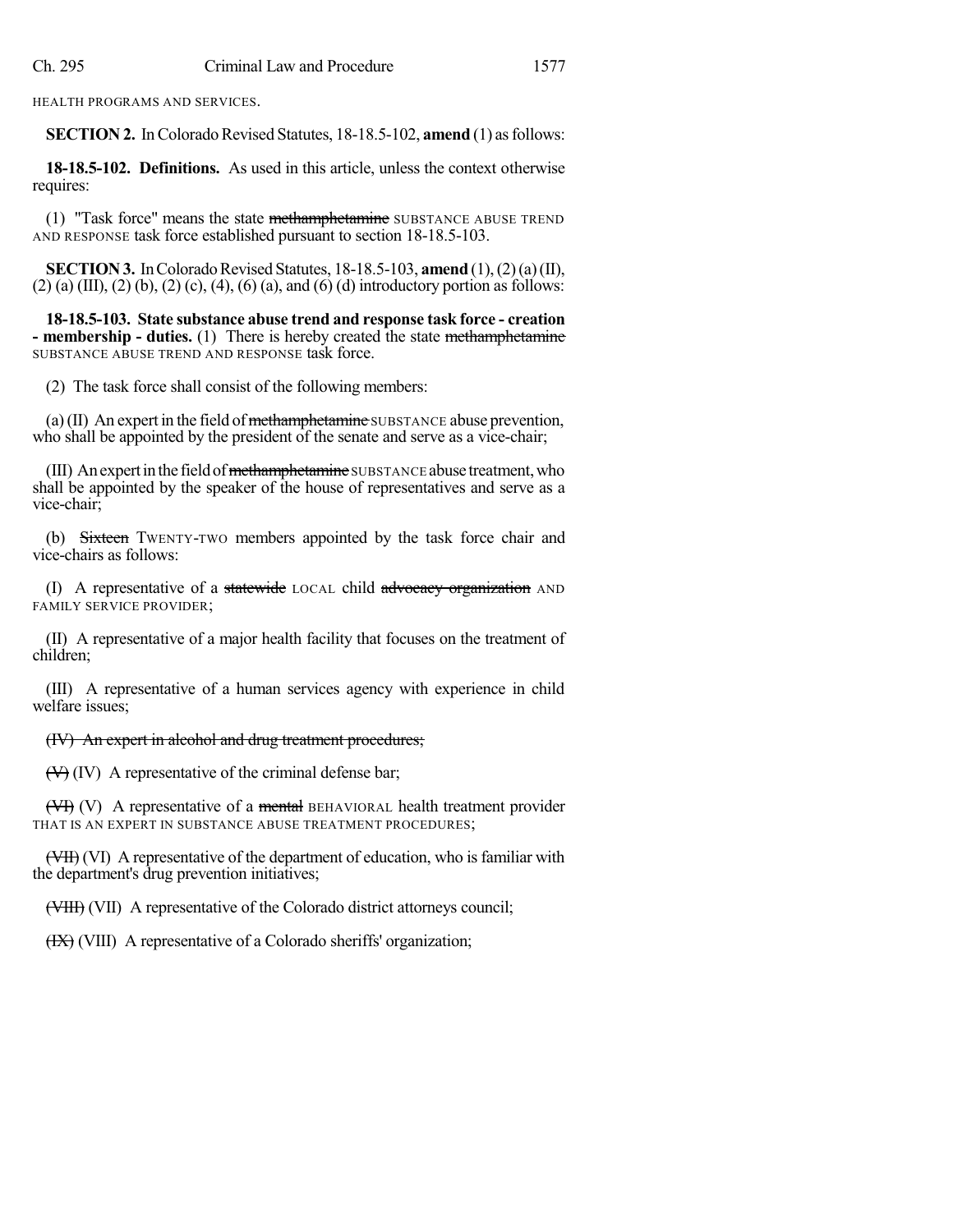$(X)$  (IX) A representative of a Colorado police chiefs' organization;

 $\left(\frac{X}{X}\right)$  (X) A county commissioner from a rural county;

(XII) (XI) A representative of an organization that provides information, advocacy, and support services to municipalities located in rural counties;

(XIII) (XII) A licensed pharmacist;

(XIV) (XIII) A representative of the department of public safety;

 $(XV)$  (XIV) A representative of the office of the child's representative;

 $(XV)$  A representative of the division of adult parole of the department of corrections;

(XVI) A REPRESENTATIVE OF THE COLORADO DRUG INVESTIGATORS ASSOCIATION;

(XVII) A YOUTH REPRESENTATIVE;

(XVIII) AREPRESENTATIVE OF A SUBSTANCE ABUSE RECOVERY ORGANIZATION;

(XIX) AN EXPERT IN ENVIRONMENTAL PROTECTION;

(XX) A REPRESENTATIVE OF A COMMUNITY PREVENTION COALITION;

(XXI) A REPRESENTATIVE OF THE COLORADO DEPARTMENT OF PUBLIC HEALTH;

(XXII) A REPRESENTATIVE OF THE OFFICE OF BEHAVIORAL HEALTH IN THE COLORADO DEPARTMENT OF HUMAN SERVICES.

(c) Two members appointed by the chief justice of the Colorado supreme court who represent the judicial department, one of whom is a district court judge experienced in handling cases involving methamphetamine SUBSTANCE ABUSE and one of whom represents the division of probation within the judicial department;

(4) The task force, IN COLLABORATION WITH STATE AGENCIES CHARGED WITH PREVENTION, INTERVENTION, OR TREATMENT OF SUBSTANCE ABUSE, shall:

(a) Assist local communities in implementing the most effective models and practices for methamphetamine SUBSTANCE abuse prevention, intervention, and treatment and in developing the responses by the criminal justice system;

(b) Review model programs that have shown the best results in Colorado and across the United States and provide information on the programs to local communities and local drug task forces;

(c) Assist and augment local drug task forces without supplanting them;

(d) Investigate collaborative models on protecting children and other victims of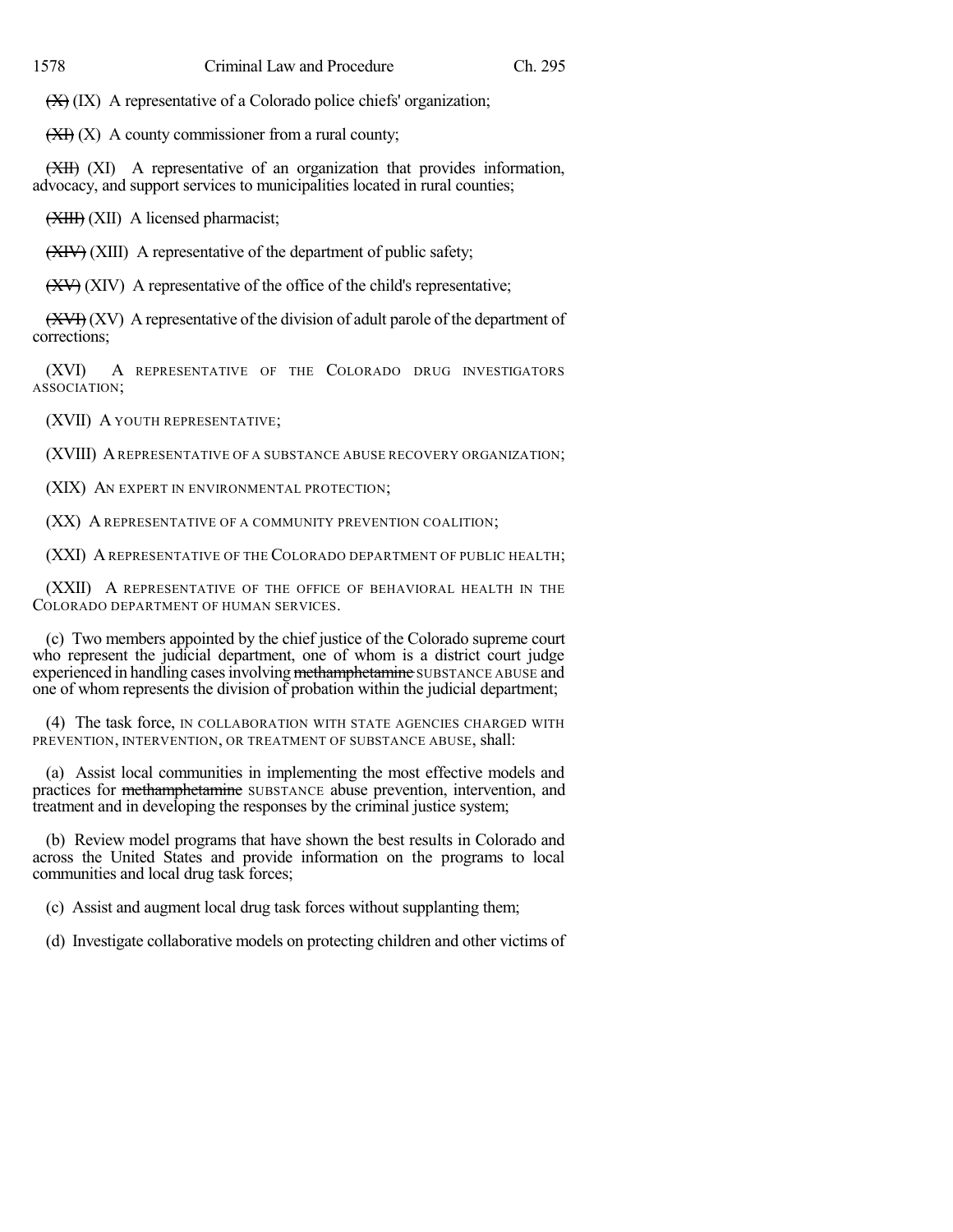methamphetamine SUBSTANCE ABUSE AND NONFEDERAL-DRUG-ADMINISTRATION-REGULATED PHARMACEUTICAL DRUG production AND distribution; and abuse;

(e) Measure and evaluate the progress of the state and local jurisdictions in preventing methamphetamine SUBSTANCE ABUSE AND NONFEDERAL-DRUG-ADMINISTRATION-REGULATED PHARMACEUTICAL DRUG production AND distribution and abuse and in prosecuting persons engaging in these acts;

(f) Evaluate AND PROMOTE approaches to increase public awareness of methamphetamine production, distribution, and abuse CURRENT AND EMERGING SUBSTANCE ABUSE PROBLEMS AND STRATEGIES FOR ADDRESSING THOSE PROBLEMS;

(g) Assist local communities with implementation of the most effective practices to respond to <del>illegal methamphetamine</del> CURRENT AND EMERGING SUBSTANCE ABUSE PROBLEMS AND NONFEDERAL-DRUG-ADMINISTRATION-REGULATED PHARMACEUTICAL DRUG production AND distribution; and use;

(h) Consider any other issues concerning methamphetamine SUBSTANCE ABUSE PROBLEMS AND NONFEDERAL-DRUG-ADMINISTRATION-REGULATED PHARMACEUTICAL DRUG production AND distribution and abuse that arise during the course of the task force study.

(6) In addition, the task force shall:

(a) Meet at least four times each year from the date of the first meeting until January 1, 2014 2018, or more often as directed by the chair of the task force;

(d) Submit a written report to the judiciary committees, or any successor committees, of the senate and the house of representatives of the general assembly by January 1, 2007 2014, and by each January 1 thereafter through January 1, 2014 2018, at a minimum specifying the following:

**SECTION 4.** In Colorado Revised Statutes, 18-18.5-105, **amend** (1) (a) as follows:

**18-18.5-105. Cash fund - created.** (1) (a) All private and public fundsreceived by the task force or the division of criminal justice in the department of public safety, on behalf of the task force, through grants, contributions, and donations pursuant to this article shall be transmitted to the state treasurer, who shall credit the same to the methamphetamine SUBSTANCE abuse prevention, intervention, and treatment cash fund, which fund is hereby created and referred to in this section as the "fund". The moneys in the fund shall be subject to annual appropriation by the general assembly for the direct and indirect costs associated with the implementation ofthis article. All moneysin the fund not expended for the purpose of this article may be invested by the state treasurer as provided by law. All interest and income derived fromthe investment and deposit of moneysin the fund shall be credited to the fund. Any unexpended and unencumbered moneys remaining in the fund at the end of a fiscal year shall remain in the fund and shall not be credited or transferred to the general fund or another fund. All unexpended and unencumbered moneys remaining in the fund as of July 1, 2014 2018, shall be transferred to the general fund.